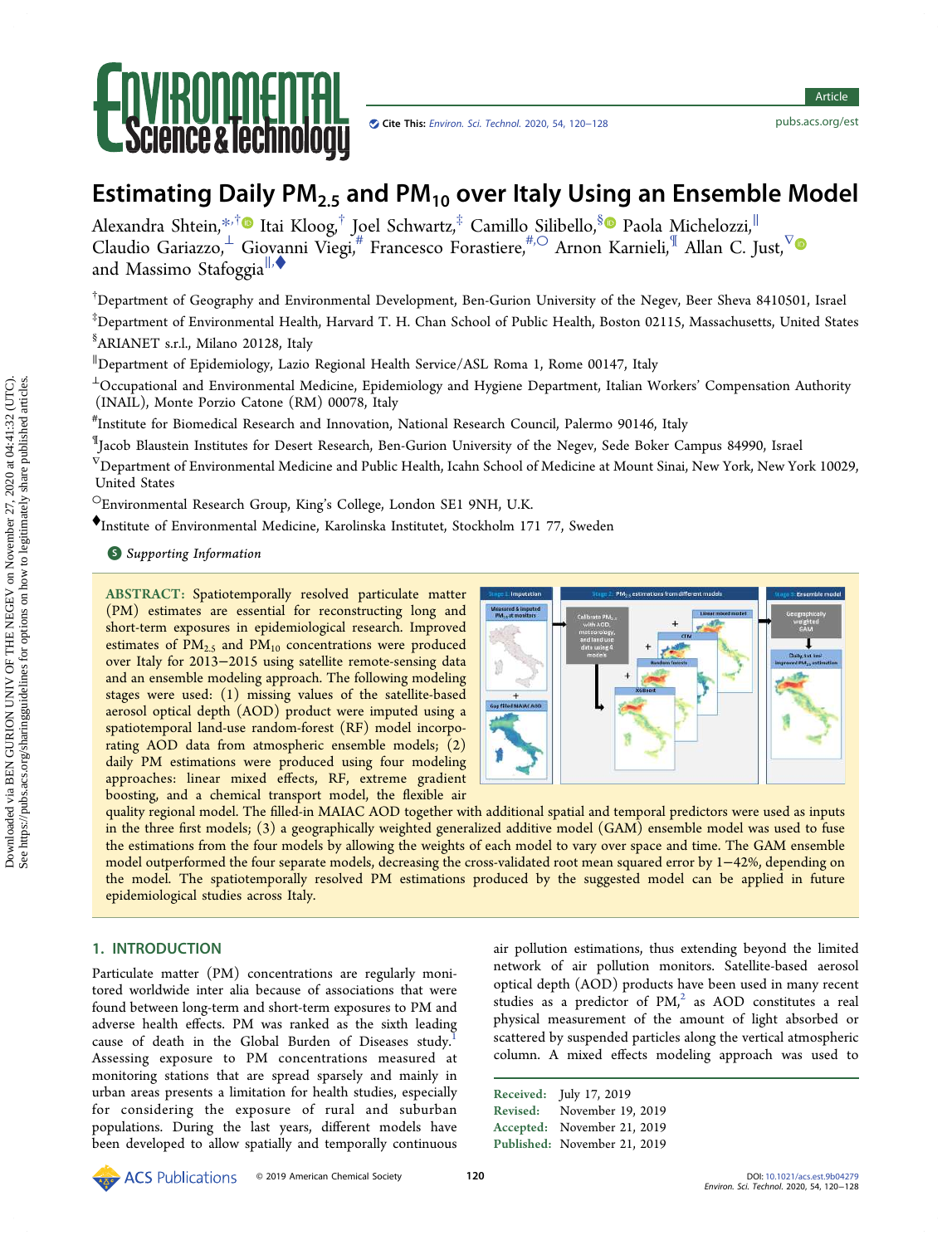estimate  $PM^{3-8}$  $PM^{3-8}$  $PM^{3-8}$  $PM^{3-8}$  $PM^{3-8}$  because of its ability to allow the relationship between PM and AOD to vary from day to day and produce accurate estimates of PM in different regions. These studies had to address AOD data not being spatially and temporally continuous because of various reasons such as cloud coverage, water/snow glint reflectance, and satellite calibration. For instance, the percent of missing data might range between ∼65 and  $85\%$  over Italy,<sup>3</sup> depending on the season and the geographic location. This issue led to the development of different interpolation and smoothing approaches to account for the missing data. $4-8$  $4-8$  $4-8$  A recent study by Stafoggia et al. (2019) presented a novel approach for imputing missing AOD data over Italy from the Multiangle Implementation of Atmospheric Correction (MAIAC) algorithm by applying a random-forest (RF) model that uses modeled AOD estimates from atmospheric ensemble models as a predictor. The imputed MAIAC AOD estimation from this approach can be used as a predictor in any chosen modeling approach, allowing spatially and temporally continuous PM estimation.

Another modeling approach includes chemical transport models (CTMs) that have proved to be capable to reproduce atmospheric pollution phenomena and their reliability has been demonstrated by several single and multimodel evaluation studies. Nevertheless, there are many sources of uncertainty in their use for operational applications:  $9,10$  in emission data, in meteorological predictions, and an incomplete representation of the physical/chemical mechanisms that determine pollutant concentrations. These uncertainties can determine model errors<sup>11,[12](#page-7-0)</sup> and consequently failures in air quality predictions. Moreover, CTMs have space resolution limitations that do not permit reproduction of subgrid-scale features that can determine hot-spot concentrations. For these reasons, CTM concentration estimations can be compared positively with rural and urban background air quality stations, whereas concentrations measured at traffic stations and in small towns can hardly be reconstructed. To overcome the above model limitations and uncertainties, different solutions were adopted like data fusion, assimilation techniques, or ensemble modeling.<sup>13,[14](#page-7-0)</sup>

Recently, more studies in the field of air pollution modelin[g3,15](#page-7-0)<sup>−</sup>[19](#page-7-0) have applied ensemble models because of their ability to incorporate predictions from multiple base learners, which allows combining their predictive power and create a final prediction that outperforms the predictions from each base learner. Stafoggia et al. (2019) used an RF approach to produce spatially and temporally continuous  $PM_{2.5}$  and PM<sub>10</sub> predictions using the filled in AOD and additional spatiotemporal predictors, showing promising results that add to recent studies[16](#page-7-0),[20](#page-7-0)<sup>−</sup>[23](#page-7-0) that presented the advantage of ensemble machine learning for air pollution modeling. Previous air pollution modeling studies usually applied a single modeling approach throughout the different stages, such as mixed effects modeling, $4-8$  $4-8$  $4-8$  machine learning ensemble model,<sup>3,[20](#page-7-0)</sup> or explored the performance of several models using eventually the one that performed the best. $17$  The novelty of this research is the use of PM estimations from multiple different modeling approaches (called learners) in one ensemble model that accounts for geographical variation in the performance of these models, for the first time in Italy. The underlying assumption of this research is that each modeling approach has its merits and limitations, and an ensemble model that incorporates the PM predictions from a heterogeneous set of base learners generated from different modeling approaches is beneficial. The ensemble model used in this research applied a geographically weighted generalized additive model (GAM) to produce  $PM_{10}$  and  $PM_{2.5}$ concentration estimates. In contrast to the standard approach for ensemble averaging, which uses a linear regression to estimate fixed weights for each learner, the GAM approach that was used here allows the weights for each learner to vary spatially, and also by concentration. For example, one learner may fit better at high PM concentrations and another at low concentrations. Or one learner may fit better in one region of Italy, and another in a different region. Italy is characterized by complex conditions for air pollution modeling because of its diverse geo-climatic zones and the complex mixture of anthropogenic and natural sources of air pollution. Therefore, the ensemble approach can be suitable for such areas, where the different models might have different performances throughout space and time. The primary objective of this research is to improve the estimation of daily concentrations of PM<sub>10</sub> and PM<sub>2.5</sub> over Italy for the years 2013–2015 using a geographically weighted GAM ensemble model that incorporates the predictions from a unique combination of models [linear mixed effects model (LMM), machine-learning models, and CTM].

The study has been conducted within the project BEEP, "Big Data in Environmental and Occupational Epidemiology", funded by the National Institute for Insurance of Work-related Injuries (INAIL) and aimed at developing large-scale spatiotemporal estimates of environmental exposures for the evaluation of the short-term effects of air pollution and extreme temperatures on mortality and hospitalizations in Italy.

#### 2. MATERIALS AND METHODS

2.1. Study Domain. Italy is a boot-shaped peninsula located in southern Europe with a total area is  $307635 \text{ km}^2$ ([Figure S1\)](http://pubs.acs.org/doi/suppl/10.1021/acs.est.9b04279/suppl_file/es9b04279_si_001.pdf). It is characterized by diverse geoclimatic areas, with two major mountain ranges (Alps and Apennines), one large plain (the Po valley), a long coastal line, and many medium-sized urban areas (46 municipalities above 100,000 inhabitants, 99 between 50,000 and 100,000, 165 between 30,000 and 50,000). Big metropolitan areas are also located along the territory with a population of over 500,000 inhabitants. Its wide variety of landscapes and climatic zones combined with a complex mixture of anthropogenic and natural sources of air pollution affect air quality differently across space (north to south, on the mountains vs coastal areas) and over seasons. Italy is affected by high concentrations of PM, particularly in the Po valley and in the main metropolitan areas, where concentrations often exceed the EU legal limit of  $PM_{10}$ .

**2.2. Data.** 2.2.1. PM<sub>10</sub> and PM<sub>2.5</sub> Monitoring Data. Daily (24 h mean)  $PM_{2.5}$  and  $PM_{10}$  concentrations were obtained from the Italian Institute for Environmental Protection and Research (ISPRA). As there were considerably fewer  $PM_{2.5}$ monitors before 2013, in this study the period 2013−2015 was considered, during which data were available from:

- \* 198, 221, and 229 monitoring stations measuring  $PM_{2.5}$  and  $PM_{10}$ , respectively, for the years 2013, 2014, and 2015;
- \* 308, 298, and 295 monitoring stations measuring only  $PM_{10}$ , respectively, for the years 2013, 2014, and 2015.

2.2.2. AOD Data. AOD is a measure of the extinction of the solar beam by aerosol particles; it is a dimensionless number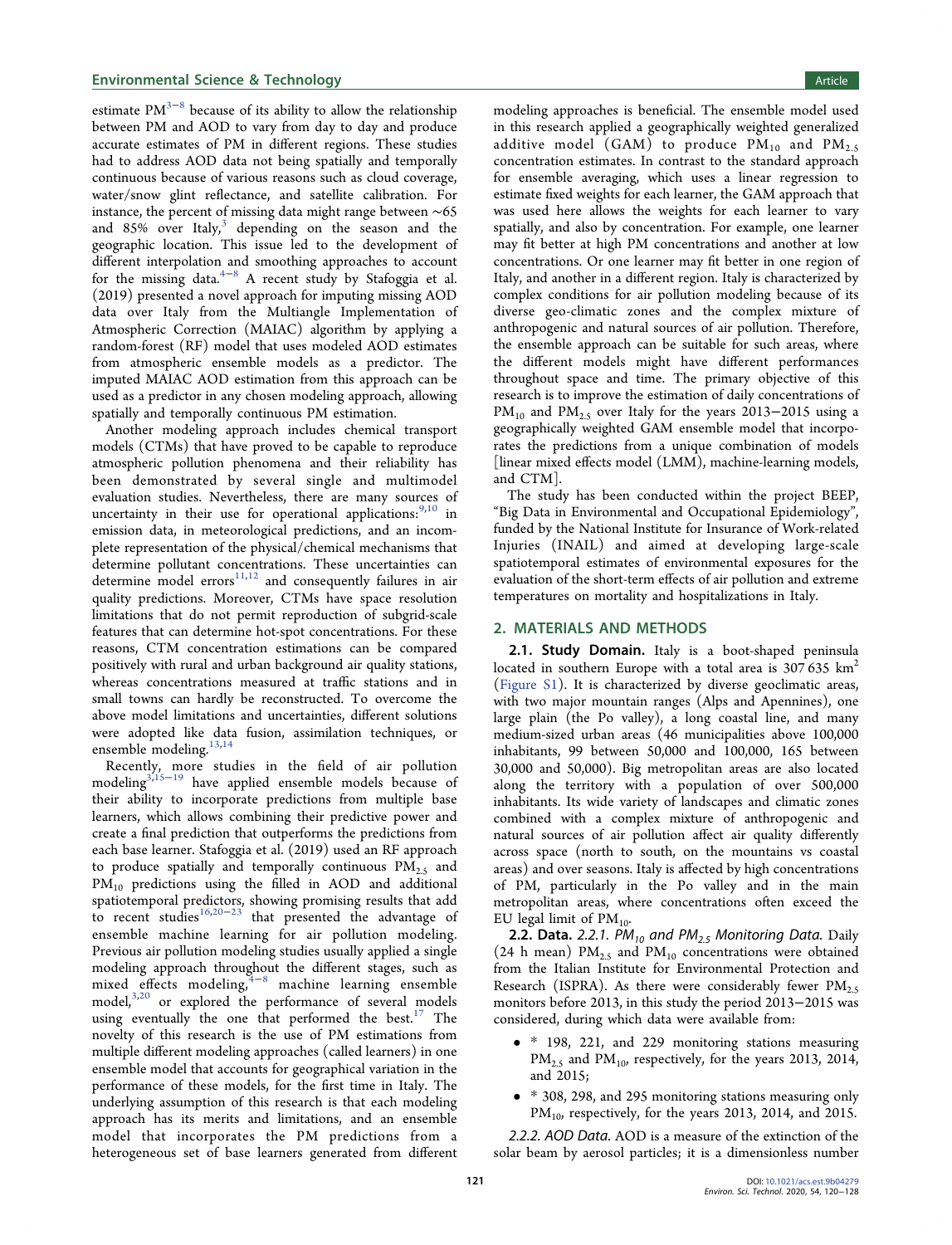#### <span id="page-2-0"></span>**Environmental Science & Technology Article** Article and Article and Article and Article and Article and Article

that is related to the amount of aerosol in the vertical column of atmosphere over a given location and is therefore useful to estimate PM concentrations. The AOD product calculated by the MAIAC algorithm<sup>[24](#page-7-0)</sup> based on collection 6 MODIS Aqua L1B data were downloaded for the period of research (2013− 2015). This product was chosen because of its spatial resolution (1 km), temporal resolution (daily), long time coverage (2003−present for Aqua), and improved retrieval accuracy.<sup>25</sup> AOD observations were pre-processed to filter unreliable data as detailed in Stafoggia et al. (2017).

2.2.3. Spatial and Spatiotemporal Predictors. Various spatial and spatiotemporal predictors were computed for each  $1 \times 1$  km<sup>2</sup> grid cell: (1) spatial predictors: geo-climatic zones, administrative regions, resident population, pollutants' emission data, mean elevation, impervious surface area, light at night data, land cover data, road density data, and distance from the closest road, airports, ports, sea, lakes; (2) spatiotemporal predictors: meteorological predictors (daily mean air temperature, sea-level barometric pressure, precipitations, relative humidity, wind speed, wind direction, and planetary boundary layer (PBL) height), normalized difference vegetation index (NDVI) at monthly temporal resolution, desert dust advection days,<sup>[26](#page-7-0)</sup> and emission estimates ( $PM_{10}$ ,  $PM_{25}$ , and  $NO_x$ ) from traffic and heating. For a detailed description of these predictors, see [Table S1.](http://pubs.acs.org/doi/suppl/10.1021/acs.est.9b04279/suppl_file/es9b04279_si_001.pdf)

2.3. Statistical Methods. An ensemble model, based on the combination of  $PM_{2.5}$  estimations provided by different modeling approaches, has been developed to exploit the advantages of each model and to construct a final spatiotemporally resolved model, which will potentially outperform the individual models' results. The following three stages [\(Figure S2](http://pubs.acs.org/doi/suppl/10.1021/acs.est.9b04279/suppl_file/es9b04279_si_001.pdf)) have been used to develop the ensemble model: (1) increasing the observational  $PM_{2.5}$ network and filling missing MAIAC AOD data; (2) estimating PM concentration using four models: LMM, RF, extreme gradient boosting (XGBoost), and the Italian CTM, namely the flexible air quality regional model (FARM); (3) fitting a GAM ensemble model based on the cross-validated PM estimations from the four models and producing spatiotemporally continuous estimations of PM for whole Italy. The framework for  $PM_{10}$  is similar except that the measured values are used as inputs for stage 2. All statistical analyses have been performed with the R statistical software, version  $3.4.4$ <sup>[27](#page-7-0)</sup>

2.4. Stage 1: Data Imputation-Increasing the Observational PM<sub>2.5</sub> Network and Filling of Missing AOD Data. Two imputed data-sets from a previous work by Stafoggia et al. (2019) were used in this study:  $PM_{2.5}$ concentrations (in  $PM_{10}$  monitoring sites) and MAIAC AOD across Italy. Because of the limited spread of  $PM_{2.5}$  monitors across Italy, an RF model has been used to estimate daily mean  $PM_{2.5}$  concentrations at locations where only  $PM_{10}$  measurements were available. A separate model was applied for each year where daily  $PM_{2.5}$  concentrations were the target variable, and co-located  $PM_{10}$  concentrations were the main predictor. Additional predictors were monitoring location (traffic, industrial, or background), month, day of the week, and geographical coordinates. After fitting the model on monitors where both  $PM_{10}$  and  $PM_{2.5}$  measurements were available,  $PM_{2.5}$  concentrations were estimated at locations where only  $PM_{10}$  concentrations were measured, thus increasing the observational  $PM_{2.5}$  network. This stage of the model performed well with a cross-validated  $R^2$  of 0.87–0.90 and root mean squared error (RMSE) of 4.24−4.7 for the different

years. Predictions on testing monitors were unbiased with intercepts close to 0 and slopes close to 1.

Satellite-based AOD data are often missing because of cloudiness and other limitations. MAIAC AOD were filled using a spatiotemporal land-use RF model based on modeled AOD data from the Copernicus Atmosphere Monitoring Service (CAMS), available from the European Centre for Medium-Range Weather Forecasts (ECMWF).<sup>[28](#page-7-0)</sup> A separate model was applied for each year considering daily  $1 \text{ km}^2$ MAIAC AOD as the target variable and the following as predictors: co-located multiband 3 h AOD estimates from CAMS, day of the year, and geographical coordinates. After fitting the RF model on locations where MAIAC AOD data are available, the same model was used to estimate MAIAC AOD at locations where satellite observations were absent, thus producing a continuous spatiotemporal surface of MAIAC AOD. The performance at this stage was very good with low variability between the years, cross-validated  $R^2$  close to 0.95, low RMSE (0.02−0.03), an intercept of 0 and a slope very close to 1. The filled-in MAIAC AOD data alongside additional spatial and temporal predictors are used as inputs in three models (RF, XGBoost, and LMM) applied in this study, allowing spatially and temporally continuous estimation of PM on the next stage. A detailed description of  $PM_{2.5}$  and the MAIAC AOD imputation process can be found in Stafoggia et al. (2019).

2.5. Stage 2: Estimating PM Using Different Models. 2.5.1. Linear Mixed Effects Model. The LMM calibrates the AOD grid-level observations to the  $PM_{2.5}$  or  $PM_{10}$  air quality monitoring stations using all daily observations with the closest available AOD value within 1 km during the study period, while adjusting for spatial and temporal predictors. Specifically, the following LMM (calibration stage) is used:

$$
PM_{ij} = (\alpha + u_j) + (\beta_1 + v_j) AOD_{ij} + \sum_{m=1}^{11} \gamma_{lm} X_{1mi}
$$
  
+ 
$$
\sum_{m=1}^{10} \gamma_{2m} X_{2mij} + \varepsilon_{ij}
$$
 (1)

where  $PM_{ij}$  is the measured  $PM_{10}$  or  $PM_{2.5}$  concentration at site *i* on day *j*;  $\alpha$  and  $u_i$  are the fixed and random (day-specific) intercepts, respectively;  $AOD_{ii}$  is the  $AOD$  value at the grid cell corresponding to site *i* on day *j*; and  $\beta_1$  and  $\nu_i$  are the fixed and day-specific random slopes, respectively.  $X_{1mi}$  is the value of the  $m$ -th spatial predictor at site  $i$  (i.e., elevation, light at night, population density, percent of certain land cover type, road density, total emissions, distance from water bodies, from airports, and from points emissions), and  $\gamma_{1m}$  is the corresponding fixed-effects slope of the m-th spatial predictor.  $X_{2mij}$  is the value of the *m*-th spatiotemporal predictor at site *i*, on day j (i.e., daily mean air temperature, sea-level, barometric pressure, precipitation, relative humidity, wind speed, wind direction, PBL height, NDVI, traffic- or heating-related emissions, dust classification) and  $\gamma_{2m}$  is the corresponding fixed-effects slope of the m-th spatiotemporal predictor.

2.5.2. Machine-Learning Ensemble Models (RF and  $XGBoost$ ).  $RF<sup>29</sup>$  $RF<sup>29</sup>$  $RF<sup>29</sup>$  and  $XGBoost<sup>30</sup>$  $XGBoost<sup>30</sup>$  $XGBoost<sup>30</sup>$  are examples of ensemble learning methods that train multiple decision trees for one dataset and construct an ensemble of those trees using different approaches. The randomness in the RF is reflected in the fact that each tree is built using a bootstrap sample of the data, and each node of the tree is split according to the best of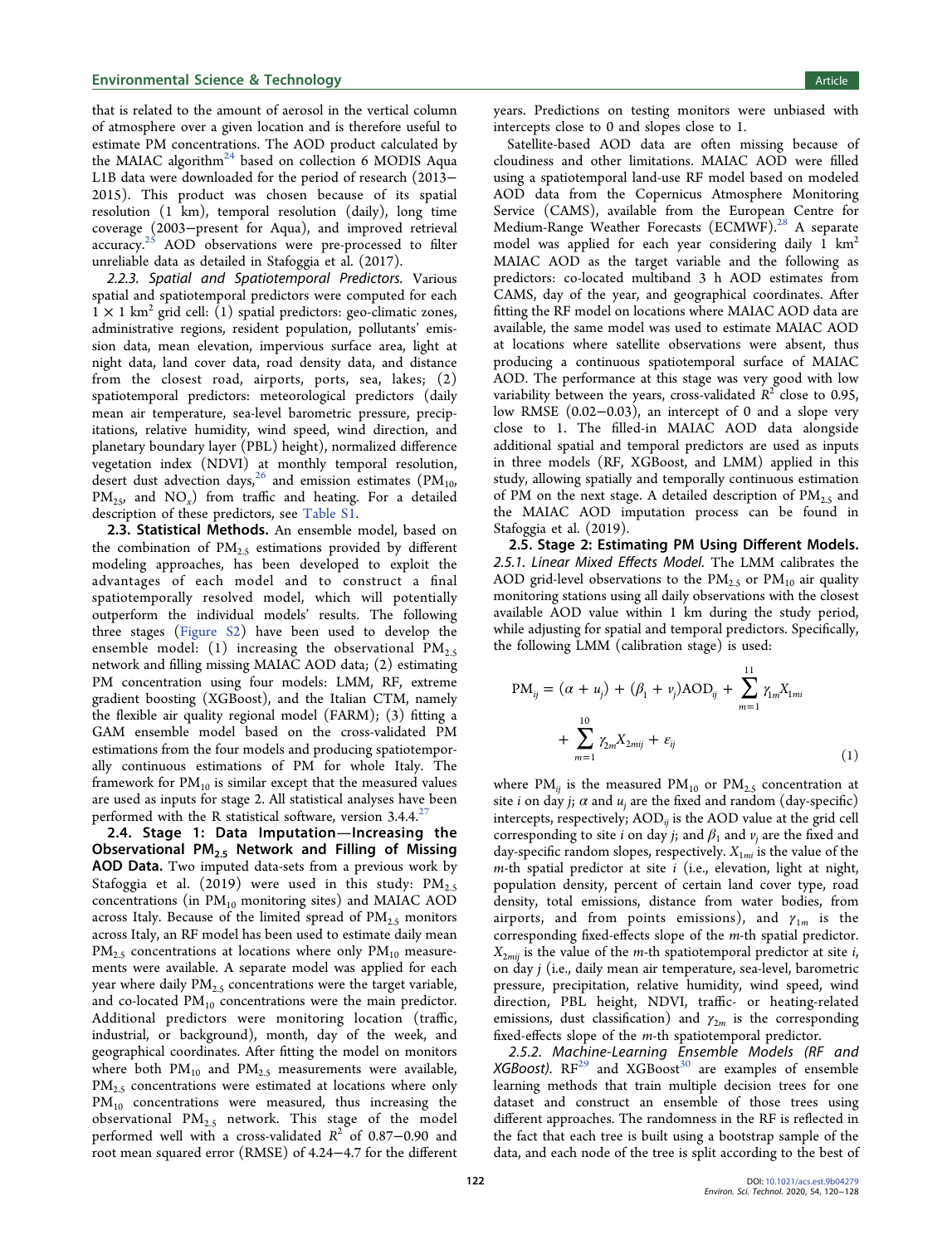#### **Environmental Science & Technology Article** Article and Article and Article and Article and Article and Article

a subset of randomly chosen predictors. $31$  After training the desirable number of trees, an average of their outputs is used to get a final RF ensemble prediction. XGBoost implements the gradient boosting decision tree algorithm. As opposed to RF, where trees are independent, in XGBoost the individual trees are dependent because each tree focuses its learning on what has not been well modeled by the previous tree, as each new tree is created to predict the residuals or errors of prior trees and then added together to make the final prediction. RF is relatively simple to use with only three hyper-parameters available for tuning compared to XGBoost, which has additional tuning parameters related to regularization to avoid overfitting of the boosted model. The first stage of the ensemble learning methods is the so-called hyper parameter tuning (see the [Supporting Information](http://pubs.acs.org/doi/suppl/10.1021/acs.est.9b04279/suppl_file/es9b04279_si_001.pdf) for further details). The second stage of this modeling approach is to fit a model using the chosen hyper-parameters and the various spatial and temporal predictors. The "Ranger" package<sup>32</sup> was used to fit the RF model, and the "Caret"<sup>[33](#page-8-0)</sup> package was used for the XGBoost model.

2.5.3. CTM FARM. A modeling system based on the CTM  $FARM<sup>13</sup>$  $FARM<sup>13</sup>$  $FARM<sup>13</sup>$  and on meteorology, emission, and boundarycondition modules has been used to perform high spatial resolution  $(5 \times 5 \text{ km})$  simulations over Italy of PM for a 3 year period (2013−2015). This modeling system accounts for the main processes involved in air quality, such as emission, dispersion, transformation, and deposition. Conversely to the above-described models, it adopts a deterministic approach to estimate ground PM concentrations. Detailed descriptions of this model and its inputs<sup>[34](#page-8-0)-[36](#page-8-0)</sup>are available in the [Supporting](http://pubs.acs.org/doi/suppl/10.1021/acs.est.9b04279/suppl_file/es9b04279_si_001.pdf) [Information](http://pubs.acs.org/doi/suppl/10.1021/acs.est.9b04279/suppl_file/es9b04279_si_001.pdf). The capability of the system to capture the spatiotemporal distribution of  $PM_{10}$  and  $PM_{2.5}$  has been assessed through a comparison with monitoring network data (see [Figure S4](http://pubs.acs.org/doi/suppl/10.1021/acs.est.9b04279/suppl_file/es9b04279_si_001.pdf) for further details). The PM estimations from the FARM model were averaged in each grid cell over 24 h and downscaled to the 1 km AOD grid using the estimation from the closest grid. Additional details of this model are available in the [Supporting Information](http://pubs.acs.org/doi/suppl/10.1021/acs.est.9b04279/suppl_file/es9b04279_si_001.pdf).

2.6. Stage 3: GAM Ensemble Model. The geographically weighted GAM ensemble model aims to produce an improved PM estimation compared to the estimations from each base learner (LMM\ RF\XGBoost\FARM). This model uses the cross-validated PM estimations (i.e., at held out monitoring sites) from the other models as predictors. The cross-validated estimations are used, as opposed to estimations in the training data, because they better approximate the predictive performance of the models in locations without data. The ensemble stage is applied using GAM, which is suitable for cases where it is desired to predict from complex, nonlinear, and possibly interacting relationships. This approach allows flexibility in the weights that vary through space for each model and assigning higher weights to a model that performs better for certain locations. The model is based on the following relationship

$$
GAM(PM)_{ij} = s(X, Y, by = pred_{LMM})_{ij} + s
$$
  
(X, Y, by = pred<sub>RF</sub>)<sub>ij</sub> + s(X, Y, by = pred<sub>XGBoost</sub>)<sub>ij</sub>  
+ s(X, Y, by = pred<sub>FARM</sub>)<sub>ij</sub> + \varepsilon<sub>ij</sub> (2)

where  $PM_{ij}$  is the PM concentration on monitor *i* and in day *j*,  $X$  and  $Y$  are the universal transverse mercator (UTM) coordinates of each monitor *i*, whereas  $pred_{LMM}$ ,  $pred_{RF}$ ,  $pred_{XGBoost}$  are the cross-validated estimations from the LMM,

RF, XGBoost, pred<sub>FARM</sub> is the PM estimation from the FARM model at monitor *i* and on day *j*, and  $\varepsilon_{ii}$  is the error of the model.

The GAM ensemble model uses the PM estimations from the four models as predictors. Therefore, first, PM estimations are produced from these models for all the locations and days using the models fitted in stage 2 [\(Sections 2.5.1](#page-2-0)−2.5.3). The GAM model that is fitted in this stage is used for the final PM estimation over all Italy.

2.7. Model Performance Evaluation. The model performance process was based on cross-validation (CV) by monitors, for example, splitting of the monitors into training and testing groups, with model evaluation done in the testing only. As our modeling procedure entailed the fitting of individual learners first, and the implementation of an ensemble model afterward, our CV scheme was designed to make sure data were not overfitted in any of these phases. Specifically, the monitoring database was divided into 10 random groups of monitors. The process of CV is based on two substages [\(Figure S5](http://pubs.acs.org/doi/suppl/10.1021/acs.est.9b04279/suppl_file/es9b04279_si_001.pdf)):

- (1) This substage creates an out-of-sample prediction of the three models (LMM, RF, and XGBoost). At each iteration, the three models are trained on 80% of the monitors and estimate PM for a separate test dataset, which is another group of random 10% of the monitors. The remaining 10% of the monitors (validation dataset) is kept aside for later evaluation of the GAM model.
- (2) At each iteration in this substage, the GAM ensemble model is trained while using the out-of-sample estimations of PM from the different learners (which are created in stage 1 of the CV). Then, it predicts for the 10% validation set that was kept aside during stage 1. This ensures that the GAM model is trained on unbiased PM estimations and predicts for a dataset that was not used during the training of the other learners, thus simulating the prediction process in places with no monitoring stations. The other learners are also trained using the same training data (90% of the monitors) and predicts for the validation set. The process is repeated 10 times until there is complete PM estimation for all the monitors. After aggregating the entire out-of-sample estimation of PM from a certain model, these estimations were compared to the actual measurements in the monitors and the following performance measures were computed:

\* Coefficient of determination  $(R^2)$ : the observed and predicted PM values were regressed and the percent of explained variance was computed;

\* RMSE: the square root of the mean quadratic differences between observed and predicted PM values. It is a summary measure of the prediction error, and it is on the same scale as the measured observation (PM,  $\mu$ g/  $m^3$ );

\* Slope: the coefficient from the linear regression between PM observed and PM predicted. It represents the multiplicative bias;

\* Intercept: the intercept from the linear regression between PM observed and PM predicted. It represents the additive bias in the model.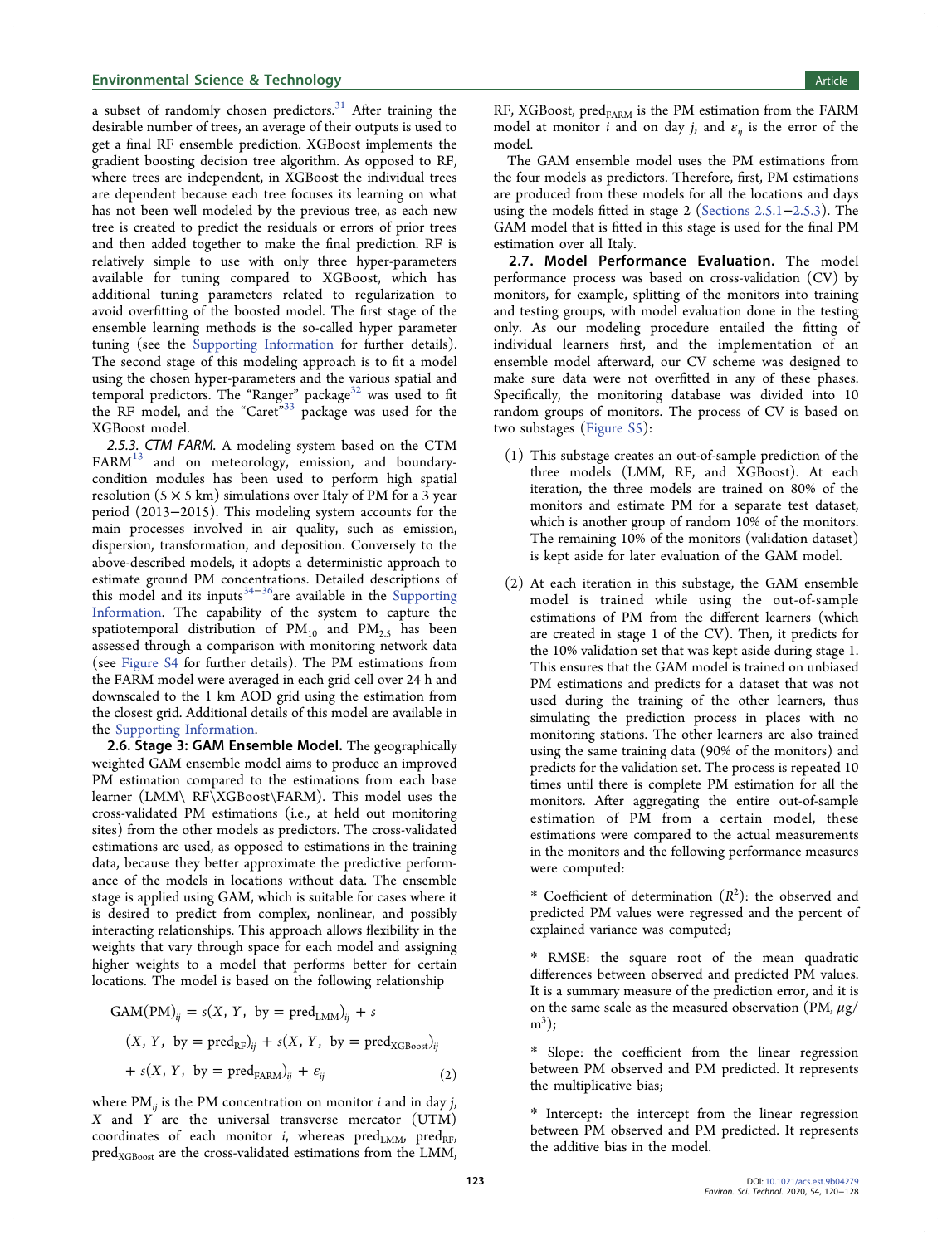

Figure 1. Variability in cross-validated RMSE of the three models across the nine climatic zones. The mean and sd of  $PM<sub>2.5</sub>$  concentrations are detailed for each zone.

| Table 1. Performance Measures of the Different Models for 2013–2015 <sup>a</sup> |  |  |  |  |
|----------------------------------------------------------------------------------|--|--|--|--|
|                                                                                  |  |  |  |  |

|      |             |            | $PM_{2.5}$ |           |            | $PM_{10}$ |            |         |         |            |       |
|------|-------------|------------|------------|-----------|------------|-----------|------------|---------|---------|------------|-------|
| year | measure     | <b>GAM</b> | XGBoost    | RF        | <b>LMM</b> | FARM      | <b>GAM</b> | XGBoost | RF      | <b>LMM</b> | FARM  |
| 2013 | $R^2$       | 0.79       | 0.78       | 0.77      | 0.71       | 0.44      | 0.73       | 0.71    | 0.7     | 0.65       | 0.36  |
|      | <b>RMSE</b> | 6.56       | 6.66       | 6.84      | 7.73       | 10.67     | 9.42       | 9.73    | 9.91    | 10.74      | 14.56 |
|      | intercept   | 0.13       | $-0.91$    | $-1.49$   | $-1.05$    | 7.32      | 0.25       | $-0.48$ | $-3.14$ | $-0.73$    | 13.57 |
|      | slope       | 0.99       | 1.04       | 1.07      | 1.06       | 0.76      | 0.99       | 1.01    | 1.1     | 1.05       | 0.82  |
| 2014 | $R^2$       | 0.79       | 0.79       | 0.77      | 0.71       | 0.36      | 0.74       | 0.74    | 0.73    | 0.68       | 0.24  |
|      | <b>RMSE</b> | 5.29       | 5.34       | 5.49      | 6.18       | 9.21      | 8.54       | 8.66    | 8.74    | 9.6        | 14.72 |
|      | intercept   | 0.18       | $-0.8$     | $-1.33$   | $-0.84$    | 7.73      | 0.59       | $-0.66$ | $-2.56$ | 0.03       | 14.48 |
|      | slope       | 0.99       | 1.04       | 1.07      | 1.04       | 0.64      | 0.98       | 1.02    | 1.08    | 1.01       | 0.7   |
| 2015 | $R^2$       | 0.81       | 0.8        | 0.79      | 0.72       | 0.48      | 0.76       | 0.75    | 0.74    | 0.69       | 0.42  |
|      | RMSE        | 6.34       | 6.46       | 6.62      | 7.67       | 10.42     | 8.95       | 9.07    | 9.32    | 10.21      | 13.9  |
|      | intercept   | 0.47       | $-0.7$     | $-1.53$   | 0.06       | 8.61      | 0.62       | $-0.39$ | $-2.2$  | $-0.62$    | 15.03 |
|      | slope       | 0.99       | 1.03       | 1.07<br>. | 1.06       | 0.72      | 0.98       | 1.01    | 1.07    | 1.04       | 0.79  |

 $a$ The results for RF, XGBoost, and linear mixed model (LMM) are cross-validated, whereas those for the FARM model are not.

# 3. RESULTS AND DISCUSSION

The descriptive statistics of the  $PM_{10}$  and  $PM_{2.5}$  concentrations as measured by monitors and the imputed  $PM<sub>2.5</sub>$  from stage 1 are presented in [Table S2](http://pubs.acs.org/doi/suppl/10.1021/acs.est.9b04279/suppl_file/es9b04279_si_001.pdf). Observed mean concentrations across Italy are between 24 and 27  $\mu$ g/m<sup>3</sup> for PM<sub>10</sub> and 16–18  $\mu$ g/m<sup>3</sup> for PM<sub>2.5</sub>. The imputed PM<sub>2.5</sub> concentrations show similar descriptive statistics and these are the actual values that are used as inputs in the following stages of the model.

To strengthen the hypothesis that the performance of the different models might vary across space and an ensemble model is beneficial, the CV performance of three modeling approaches was compared for  $PM_{2.5}$  in the nine different geoclimatic zones for the year 2015. Figure 1 shows the variability in CV rmse of the LMM, the RF, and the XGBoost across the geo-climatic zones, and the mean and standard deviation (sd) of measured  $PM_{2.5}$  concentrations for each zone. The spread of  $PM_{2.5}$  monitors within the geo-climatic zones can be found in [Figure S6](http://pubs.acs.org/doi/suppl/10.1021/acs.est.9b04279/suppl_file/es9b04279_si_001.pdf). The varying performance of each model for the different geo-climatic areas across Italy supports the use of the GAM for the ensemble model that provides different weights to the estimations from these models smoothly across space. The spatial variation in the effect of different learners on  $PM_{2.5}$ concentrations within the GAM ensemble model is presented in [Figure S7](http://pubs.acs.org/doi/suppl/10.1021/acs.est.9b04279/suppl_file/es9b04279_si_001.pdf) (from left to right), supporting the idea that varying levels of the four learners effect differently across space.

The CV performance of the different models is summarized in Table 1. The range of CV  $R^2$  results for the GAM ensemble model was 0.73–0.76 for  $PM_{10}$  and 0.79–0.81 for  $PM_{2.5}$ . In all years, the ensemble model showed the best performance or at least very similar to the XGBoost model, which performed the best among the different base learners in some years, with highest  $R^2$ , lowest rmse, an intercept that is closest to 0 and slope that is closest to 1, indicating a minimum bias of this model. The errors of the ensemble model are within a reasonable range in comparison to the measured PM values, with 50% of the model residuals ranging between −14 and 25% (percent out of the measured  $PM_{10}$  values), and between  $-7$  and 62% in the case of PM<sub>2.5</sub> [\(Figure S8](http://pubs.acs.org/doi/suppl/10.1021/acs.est.9b04279/suppl_file/es9b04279_si_001.pdf) and [Table S3](http://pubs.acs.org/doi/suppl/10.1021/acs.est.9b04279/suppl_file/es9b04279_si_001.pdf)). Moreover, the ensemble model shows an improved CV performance in comparison to the previous models in Italy that applied mixed effects modeling<sup>[4](#page-7-0)</sup> or spatiotemporal land-use RF model.<sup>[3](#page-7-0)</sup> The FARM model showed the worst performance, followed by the LMM, the RF, and the XGBoost. [Table S4](http://pubs.acs.org/doi/suppl/10.1021/acs.est.9b04279/suppl_file/es9b04279_si_001.pdf) divides the performance by monitor type (traffic, industrial, background) showing that in most cases and in all types of monitors, the ensemble performs better than the single learners with lowest RMSE and highest  $R^2$ . This implies that this modeling approach is preferable through diverse areas where the PM is originated from different pollution sources and has different chemical characteristics. These findings are in line with the research assumption that ensemble learners might have an advantage over other models because of their ability to incorporate multiple predictions from different learners. The results presented here add up to a growing body of literature in the field of air pollution modeling, showing that ensemble modeling is a strong tool that allows high predictive power.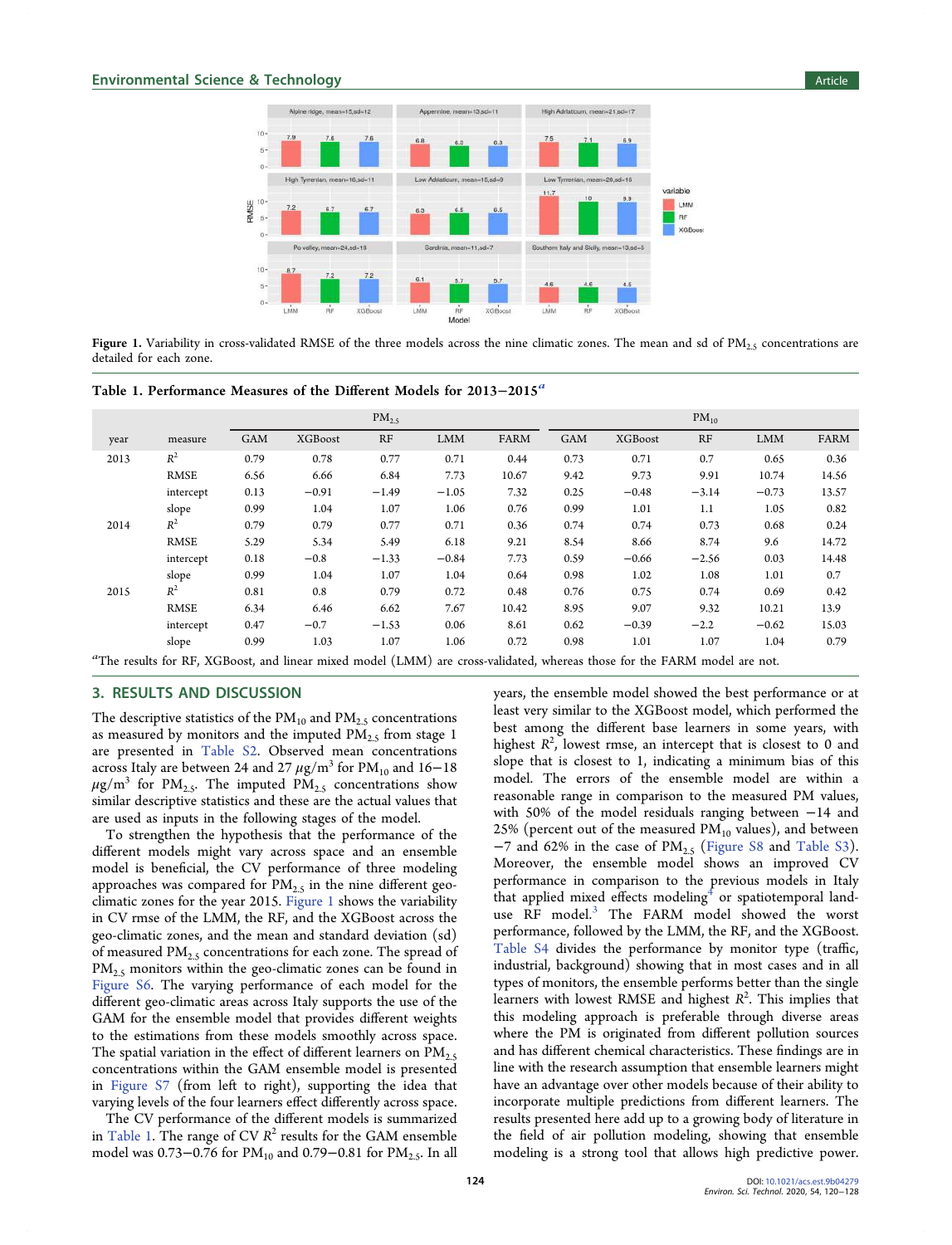Other studies $3,15-17$  $3,15-17$  $3,15-17$  $3,15-17$  $3,15-17$  that implemented ensemble models showed similar findings that strengthen the power of these models to improve air pollution modeling. Several recent studies<sup>[3](#page-7-0),[20,](#page-7-0)[37](#page-8-0)</sup> applied machine-learning ensemble models (RF) to predict PM concentration over different regions (Italy, China, and the US), showing high performance and an advantage over the often used parametric regression models. A study carried out in the Southeastern US by Murray et al. (2018) showed that for estimating daily  $PM_{2.5}$  a Bayesian ensemble approach outperformed other statistical downscalers that use either AOD or CTM. Their ensemble approach performs data fusion of multiple sources of information  $\text{(CTMs simulation or satellite AOD)}$  to predict  $\text{PM}_{2.5}$ concentrations with complete spatiotemporal coverage. Differently from previous studies that use one or few modeling approaches, the strength of the GAM ensemble methodology is its ability to combine estimations from several different modeling approaches while accounting for geographical differences in the performance of these models.

The FARM model is not a data-driven model, but a deterministic model based on a priori equations accounting for the transport, dispersion, chemical conversion, and deposition of atmospheric pollutants. Therefore, it is expected that it will show a different performance compared to the other models. Because of the lowest performance of the FARM model, a sensitivity test was carried out for the ensemble model for year 2015 to explore if it is beneficial to include the predictions provided by this model as a base learner in the ensemble. The CV results of this analysis are summarized in Table 2. This

Table 2. Analyzing the GAM Ensemble Model Performance for the Year 2015 Depending on the Inclusion of the FARM Model

|             |                  | $PM_{25}$           | $PM_{10}$        |                     |  |  |
|-------------|------------------|---------------------|------------------|---------------------|--|--|
|             | GAM with<br>FARM | GAM without<br>FARM | GAM with<br>FARM | GAM without<br>FARM |  |  |
| $R^2$       | 0.81             | 0.81                | 0.76             | 0.76                |  |  |
| <b>RMSE</b> | 6.31             | 6.31                | 8.98             | 8.95                |  |  |
| intercept   | 0.49             | 0.49                | 0.8              | 0.62                |  |  |
| slope       | 0.99             | 0.99                | 0.97             | 0.98                |  |  |

exploration shows that for  $PM_{2.5}$ , the results of the ensemble model with and without the FARM are identical, meaning that the GAM model provides very low weights to this model. [Figure S7](http://pubs.acs.org/doi/suppl/10.1021/acs.est.9b04279/suppl_file/es9b04279_si_001.pdf) presents the low effect of the FARM estimations on  $PM<sub>2.5</sub>$  concentrations in comparison to other models. As for PM<sub>10</sub>, there is a slight difference in RMSE, slope, and intercept, which indicates that it is better to exclude the FARM prediction from the ensemble.

The spatial patterns of the GAM ensemble model for the 3 years of modeling are presented in [Figure 2.](#page-6-0) The general spatial pattern is similar between the 3 years, showing the highest concentrations of  $PM_{10}$  around the Po valley in the northern part, and within the major cities of Rome, Milan, Naples, and Turin, with the highest values encountered during 2015 in these locations. The mean annual  $PM_{2.5}$  concentrations show also the highest values around the Po valley and in the city of Rome, as well as around Frosinone in proximity to the Sacco river valley, with the highest values identified in 2013. These spatial patterns are similar to those derived from model estimations developed by Stafoggia et al., (2019, 2017) using LMM and RF models, showing the highest values of PM

concentration in these major metropolitan areas and their surrounding industrial areas. More detailed maps of these areas can be found in [Figures S10 and S11](http://pubs.acs.org/doi/suppl/10.1021/acs.est.9b04279/suppl_file/es9b04279_si_001.pdf).

[Figure 3](#page-6-0) shows the spatial pattern of the five models used in this study. The three data-driven models (GAM, XGBoost, RF, and LMM) show generally a similar pattern. RF and XGBoost show very similar results, compared to LMM, which shows in some area, lower PM estimations (Sicily, Sardinia, and over major mountain ranges). The spatial pattern of the FARM model is the most exceptional, showing high values of PM focused in the main metropolitan areas and considerably less variability in PM values through all other regions in comparison to the other models. Such a different pattern is expected given its lowest performance and because of the uncertainties in input data (mainly emission data) and in the model assumptions and the adopted spatial resolution (5 km). The GAM ensemble incorporates the PM estimations from the three models (LMM, RF, and XGBoost) and its map shows how in some areas there is distinct integration between the spatial patterns of LMM and the two ensemble models (RF and XGBoost).

Although the proposed GAM ensemble model showed promising results and outperformed other learners, there are some limitations that should be considered. First, in this study daily mean PM concentrations are estimated, whereas the MAIAC AOD product that is used as one of the main predictors is derived from Aqua satellite that is characterized by sun-synchronous orbit, meaning that measurements are taken at a specific time of the day (afternoon overpass). Deriving AOD products from a geostationary satellite platforms, which image the same area all the time, allows high spatial temporal resolution, with daytime availability of up to every 15 min (i.e., the SEVIRI sensor onboard the Meteosat satellite). Such products allow estimation of the daytime mean AOD, which potentially might be a better predictor of daily (24 h) mean PM. Second, the clustered spread of PM monitors, mainly in proximity to populated areas means that the model is trained and tested mainly on measurements taken from urban areas with specific air pollution characteristics and that remote rural areas are under-represented ([Figure S9\)](http://pubs.acs.org/doi/suppl/10.1021/acs.est.9b04279/suppl_file/es9b04279_si_001.pdf). This limitation is marginally relevant for most epidemiological studies that use data from populated areas. For other implementations, a possible solution might be integration of measurements from low-cost PM monitors and sensors that will increase their spread to remote areas.

The presented approach has also many strengths. By the integration of the different models whose performance might vary across space, the ensemble model exploits the advantages of each model by allowing the weights of each model to vary over space and time and constructs a more reliable spatiotemporal PM estimation which outperforms the individual models' results. With respect to deterministic models (e.g., the FARM model), which are widely used to assess air quality impacts at different spatial scales (from continental to urban), the individual machine-learning techniques and their ensemble approach have demonstrated, when properly fed with spatiotemporal data, to better perform in assessing air quality, particularly in areas where the uncertainties in emissions are high as in rural areas. The GAM ensemble model can be used to improve the accuracy of air pollution models, and the estimations from such models can be applied confidently to study the association with health outcomes.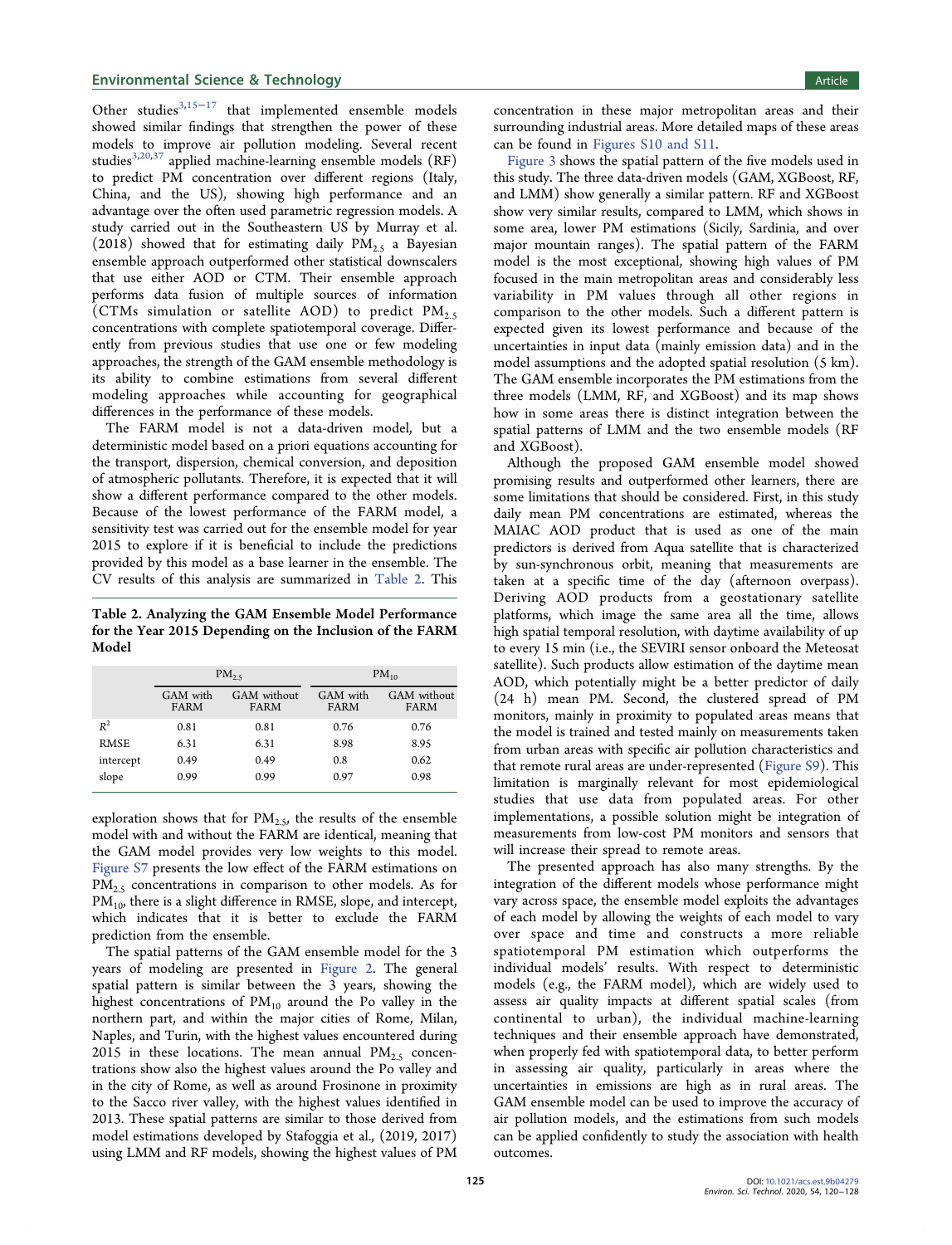<span id="page-6-0"></span>

Figure 2. Mean concentrations  $(\mu\mathrm{g/m^3})$  of PM<sub>10</sub> (upper panel) and PM<sub>2.5</sub> (lower panel) estimated by the GAM ensemble model for years 2013− 2015.



Figure 3. Maps of mean concentrations  $(\mu$ g/m<sup>3</sup>) of PM<sub>10</sub> (upper panel) and PM<sub>2.5</sub> (lower panel) for the year 2015 for the five different models.

#### ■ ASSOCIATED CONTENT

# **6** Supporting Information

The Supporting Information is available free of charge at [https://pubs.acs.org/doi/10.1021/acs.est.9b04279.](https://pubs.acs.org/doi/10.1021/acs.est.9b04279?goto=supporting-info)

Study area map, detailed description of predictors, modelling stages flowchart, details of machine learning models and the CTM, cross-validation framework, summary statistics of  $PM_{10}$  and  $PM_{2.5}$  concentrations, map of  $PM_{2.5}$  monitors spread along geoclimatic zones, spatial variation in the effect of different learners on PM<sub>2.5</sub> concentrations within the GAM model, variably in performance between different station types and different zones, distribution of the percent of relative errors for the GAM ensemble model estimations, maps of mean PM<sub>10</sub> concentrations for 2013–2015 around metropolitan areas ([PDF](http://pubs.acs.org/doi/suppl/10.1021/acs.est.9b04279/suppl_file/es9b04279_si_001.pdf))

# ■ AUTHOR INFORMATION

#### Corresponding Author

\*E-mail: [shtien@post.bgu.ac.il.](mailto:shtien@post.bgu.ac.il)

## ORCID<sup>®</sup>

Alexandra Shtein: [0000-0002-2852-4477](http://orcid.org/0000-0002-2852-4477) Camillo Silibello: [0000-0002-0400-6755](http://orcid.org/0000-0002-0400-6755) Allan C. Just: [0000-0003-4312-5957](http://orcid.org/0000-0003-4312-5957)

## Notes

The authors declare no competing financial interest.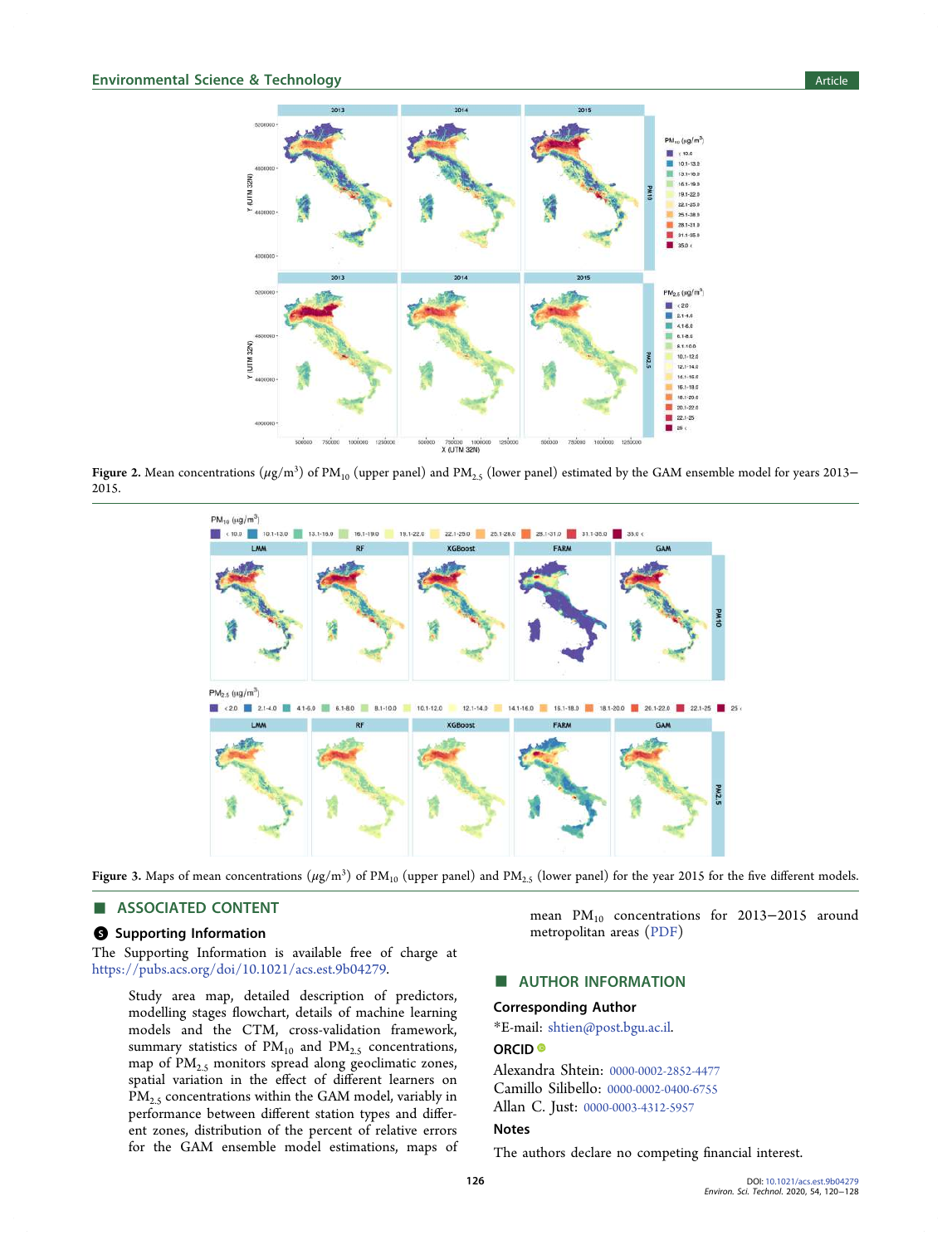#### <span id="page-7-0"></span>■ ACKNOWLEDGMENTS

This work has received funding from INAIL, contract ID 04/ 2016. The authors would like to thank the Ministry of Science and Technology, Israel, for supporting the research [grant number: 3-13142] and A.S. with a PhD scholarship, U.S. EPA grant sRD-83479801 and RD-83587201 for supporting J.S, and NIH grants R00 ES023450 and P30 ES023515 for supporting A.C.J. BEEP Collaborative Group: Ancona C., Bucci S., de' Donato F., Michelozzi P., Renzi M., Scortichini M., Stafoggia M.; Bonafede M., Gariazzo C., Marinaccio A.; Argentini S., Sozzi R.; Bonomo S., Fasola S., Forastiere F., La Grutta S., Viegi G.; Cernigliaro A., Scondotto S.; Baldacci S., Maio S; Licitra G,. Moro A.; Angelini P., Bonvicini L., Broccoli S., Ottone M., Giorgi Rossi P., Ranzi Andrea.; Galassi C., Migliore E.; Bisceglia L., Chieti A.; Brusasca G., Calori G., Finardi S., Nanni A., Pepe N., Radice P., Silibello C., Tinarelli G., Uboldi F., Carlino G.

#### ■ REFERENCES

(1) Gakidou, E. Global, Regional, and National Comparative Risk Assessment of 84 Behavioural, Environmental and Occupational, and Metabolic Risks or Clusters of Risks, 1990-2016: A Systematic Analysis for the Global Burden of Disease Study 2016. Lancet 2017, 390, 1345−1422.

(2) Sorek-Hamer, M.; Just, A. C.; Kloog, I. Satellite Remote Sensing in Epidemiological Studies. Curr. Opin. Pediatr. 2016, 28, 228−234.

(3) Stafoggia, M.; Bellander, T.; Bucci, S.; Davoli, M.; de Hoogh, K.; de' Donato, F.; Gariazzo, C.; Lyapustin, A.; Michelozzi, P.; Renzi, M.; Scortichini, M.; Shtein, A.; Viegi, G.; Kloog, I.; Schwartz, J. Estimation of daily PM10 and PM2.5 concentrations in Italy, 2013-2015, using a spatiotemporal land-use random-forest model. Environ. Int. 2019, 124, 170−179.

(4) Stafoggia, M.; Schwartz, J.; Badaloni, C.; Bellander, T.; Alessandrini, E.; Cattani, G.; de' Donato, F.; Gaeta, A.; Leone, G.; Lyapustin, A.; Sorek-Hamer, M.; de Hoogh, K.; Di, Q.; Forastiere, F.; Kloog, I. Estimation of Daily PM10 Concentrations in Italy (2006- 2012) Using Finely Resolved Satellite Data, Land Use Variables and Meteorology. Environ. Int. 2017, 99, 234−244.

(5) de Hoogh, K.; Héritier, H.; Stafoggia, M.; Künzli, N.; Kloog, I. Modelling Daily PM2.5 Concentrations at High Spatio-Temporal Resolution across Switzerland. Environ. Pollut. 2018, 233, 1147−1154.

(6) Kloog, I.; Sorek-Hamer, M.; Lyapustin, A.; Coull, B.; Wang, Y.; Just, A. C.; Schwartz, J.; Broday, D. M. Estimating daily PM2.5 and PM10 across the complex geo-climate region of Israel using MAIAC satellite-based AOD data. Atmos. Environ. 2015, 122, 409−416.

(7) Shtein, A.; Karnieli, A.; Katra, I.; Raz, R.; Levy, I.; Lyapustin, A.; Katra, M.; Dorman, D. M.; Kloog, I. Estimating Daily and Intra-Daily PM10 and PM2.5 in Israel Using a Spatio-Temporal Hybrid Modeling Approach. Atmos. Environ. 2018, 191, 142−152.

(8) Just, A. C.; Wright, R. O.; Schwartz, J.; Coull, B. A.; Baccarelli, A. A.; Tellez-rojo, M. M.; Moody, E.; Wang, Y.; Lyapustin, A.; Kloog, I. Using High-Resolution Satellite Aerosol Optical Depth To Estimate Daily PM2.5 Geographical Distribution in Mexico City. Environ. Sci. Technol. 2015, 49, 8576−8584.

(9) Kukkonen, J.; Olsson, T.; Schultz, D. M.; Baklanov, A.; Klein, T.; Miranda, A. I.; Monteiro, A.; Hirtl, M.; Tarvainen, V.; Boy, M.; Peuch, V. H.; Poupkou, A.; Kioutsioukis, I.; Finardi, S.; Sofiev, M.; Sokhi, R.; Lehtinen, K. E. J.; Karatzas, K.; San José, R.; Astitha, M.; Kallos, G.; Schaap, M.; Reimer, E.; Jakobs, H. A Review of Operational, Regional-Scale, Chemical Weather Forecasting Models in Europe. Atmos. Chem. Phys. 2012, 12, 1-87.

(10) Zhang, Y.; Bocquet, M.; Mallet, V.; Seigneur, C.; Baklanov, A. Real-Time Air Quality Forecasting, Part II: State of the Science, Current Research Needs, and Future Prospects. Atmos. Environ. 2012, 60, 656−676.

(11) Chang, J. C.; Hanna, S. R. Air Quality Model Performance Evaluation. Meteorol. Atmos. Phys. 2004, 87, 167−196.

(12) Borrego, C.; Monteiro, A.; Ferreira, J.; Miranda, A. I.; Costa, A. M.; Carvalho, A. C.; Lopes, M. Procedures for Estimation of Modelling Uncertainty in Air Quality Assessment. Environ. Int. 2008, 34, 613−620.

(13) Silibello, C.; Bolignano, A.; Sozzi, R.; Gariazzo, C. Application of a Chemical Transport Model and Optimized Data Assimilation Methods to Improve Air Quality Assessment. Air Qual., Atmos. Health 2014, 7, 283−296.

(14) Zhang, Y.; Bocquet, M.; Mallet, V.; Seigneur, C.; Baklanov, A. Real-Time Air Quality Forecasting, Part I: History, Techniques, and Current Status. Atmos. Environ. 2012, 60, 632−655.

(15) Murray, N.; Chang, H. H.; Holmes, H.; Liu, Y. Combining Satellite Imagery and Numerical Model Simulation to Estimate Ambient Air Pollution: An Ensemble Averaging Approach, Ann. Appl. Stat. 2018; No. 2010, pp 1−18.

(16) Zhai, B.; Chen, J. Development of a stacked ensemble model for forecasting and analyzing daily average PM2.5 concentrations in Beijing, China. Sci. Total Environ. 2018, 635, 644−658.

(17) Just, A.; De Carli, M.; Shtein, A.; Dorman, M.; Lyapustin, A.; Kloog, I. Correcting Measurement Error in Satellite Aerosol Optical Depth with Machine Learning for Modeling PM2.5 in the Northeastern USA. Remote Sens. 2018, 10, 803−817.

(18) Li, L.; Zhang, J.; Qiu, W.; Wang, J.; Fang, Y. An Ensemble Spatiotemporal Model for Predicting PM2.5 Concentrations. Int. J. Environ. Res. Public Health 2017, 14, 549.

(19) Di, Q.; Amini, H.; Shi, L.; Kloog, I.; Silvern, R.; Kelly, J.; Sabath, M. B.; Choirat, C.; Koutrakis, P.; Lyapustin, A.; Wang, Y.; Mickley, L. J.; Schwartz, J. An Ensemble-Based Model of PM2.5 Concentration across the Contiguous United States with High Spatiotemporal Resolution. Environ. Int. 2019, 130, 104909.

(20) Hu, X.; Belle, J. H.; Meng, X.; Wildani, A.; Waller, L. A.; Strickland, M. J.; Liu, Y. Estimating PM2.5 Concentrations in the Conterminous United States Using the Random Forest Approach. Environ. Sci. Technol. 2017, 51, 6936−6944.

(21) Di, Q.; Kloog, I.; Koutrakis, P.; Lyapustin, A.; Wang, Y.; Schwartz, J. Assessing PM2.5 Exposures with High Spatiotemporal Resolution across the Continental United States. Environ. Sci. Technol. 2016, 50, 4712−4721.

(22) Brokamp, C.; Lemasters, G. K.; Ryan, P. H. Residential Mobility Impacts Exposure Assessment and Community Socioeconomic Characteristics in Longitudinal Epidemiology Studies. J. Exposure Sci. Environ. Epidemiol. 2016, 26, 428−434.

(23) Brokamp, C.; Jandarov, R.; Hossain, M.; Ryan, P. Predicting Daily Urban Fine Particulate Matter Concentrations Using a Random Forest Model. Environ. Sci. Technol. 2018, 52, 4173.

(24) Lyapustin, A.; Wang, Y.; Korkin, S.; Huang, D. MODIS Collection 6 MAIAC Algorithm. Atmos. Meas. Tech. 2018, 11, 5741− 5765.

(25) Mhawish, A.; Banerjee, T.; Sorek-Hamer, M.; Lyapustin, A.; Broday, D. M.; Chatfield, R. Comparison and Evaluation of MODIS Multi-Angle Implementation of Atmospheric Correction (MAIAC) Aerosol Product over South Asia. Remote Sens. Environ. 2019, 224, 12−28.

(26) Pey, J.; Querol, X.; Alastuey, A.; Forastiere, F.; Stafoggia, M. African dust outbreaks over the Mediterranean Basin during 2001− 2011: PM10 concentrations, phenomenology and trends, and its relation with synoptic and mesoscale meteorology. Atmos. Chem. Phys. 2013, 13, 1395−1410.

(27) R. R: A Language and Environment for Statistical Computing; R Foundation for Statistical Computing: Vienna, Austria, 2019.

(28) Dee, D. P.; Uppala, S. M.; Simmons, A. J.; Berrisford, P.; Poli, P.; Kobayashi, S.; Andrae, U.; Balmaseda, M. A.; Balsamo, G.; Bauer, P.; Bechtold, P.; Beljaars, A. C. M.; van de Berg, L.; Bidlot, J.; Bormann, N.; Delsol, C.; Dragani, R.; Fuentes, M.; Geer, A. J.; Haimberger, L.; Healy, S. B.; Hersbach, H.; Hólm, E. V.; Isaksen, L.; Kållberg, P.; Köhler, M.; Matricardi, M.; McNally, A. P.; Monge-Sanz, B. M.; Morcrette, J.-J.; Park, B.-K.; Peubey, C.; de Rosnay, P.; Tavolato, C.; Thépaut, J.-N.; Vitart, F.; Lehtinen, K. E. J.; Karatzas, K.; San José, R.; Astitha, M.; Kallos, G.; Schaap, M.; Reimer, E.;